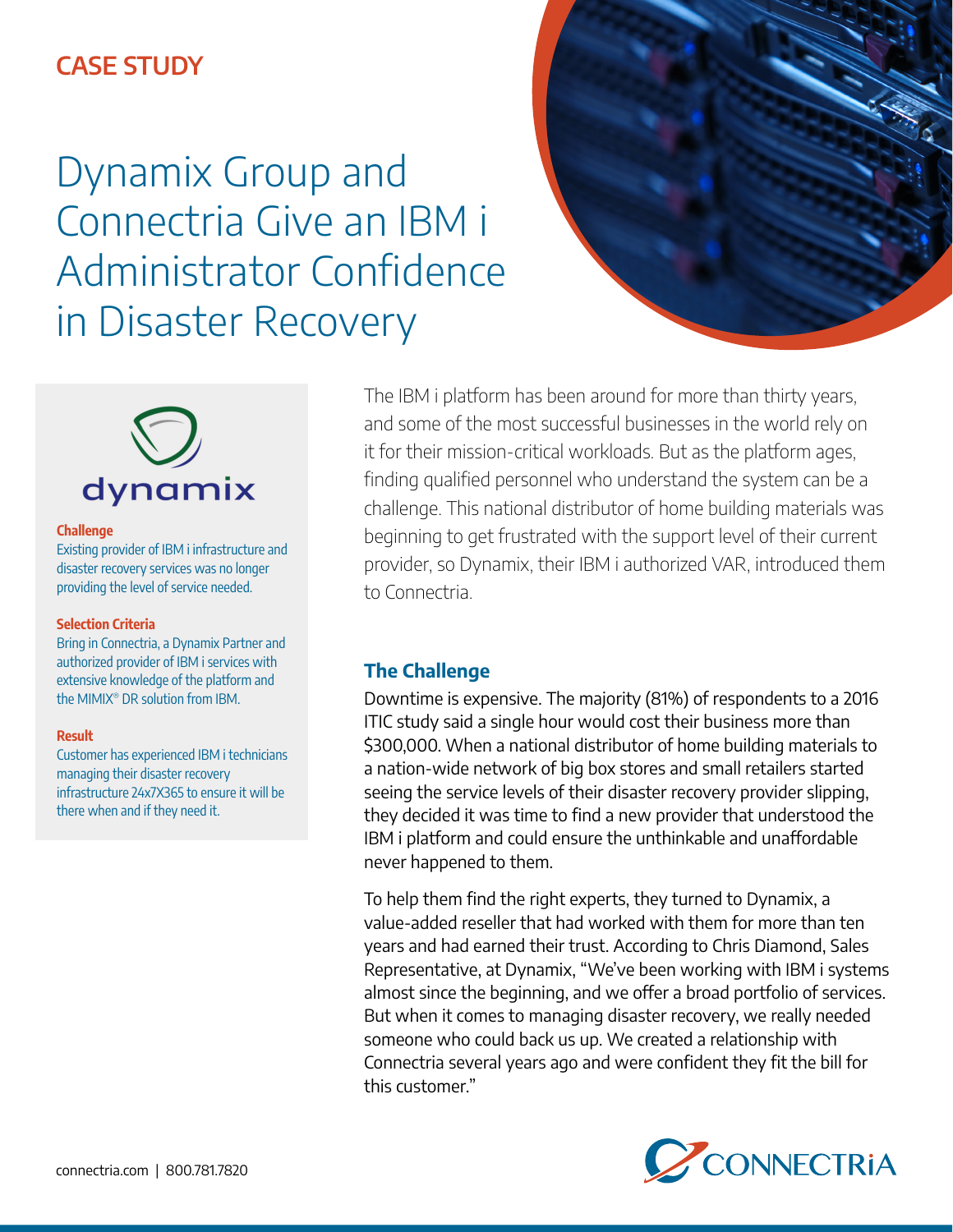# **CASE STUDY**

Disaster recovery, and specifically support for MIMIX® DR, IBM's disaster recovery solution for the IBM i platform, was at the top of the list of requirements. Dynamix also wanted to ensure their customer had a service provider who could provide additional services to support the customer's in-house IT staff of 12 employees and an infrastructure stretched across seven locations if needed.

# **The Solution**

The customer's maintenance fees were coming due, and Miles, the in-house IBM i administrator, had already sent a notice of termination to the original provider. Not wanting to be without a disaster recovery solution for even a moment, he needed to do something before the current agreement expired. Over the next thirty days, he and his Dynamix account manager worked with the engineers at Connectria to craft a solution specifically designed to the company's needs.

Minimizing recovery time and data loss was vital, so the customer wanted 24X7X365 monitoring of their failover systems. Connectria was able to provide comprehensive monitoring of the system, including the ability to create custom scripts to monitor specific applications, such as the company's JD Edwards ERP system, as well as unique databases and processes. Alerts were also automated and customized to match the customer's escalation procedures.

Additionally, Connectria engineered and implemented specific data replication protocols to the customer's expectations. In the event of a failure, Connectria will provide all failover and data replication functions on behalf of the customer.

"It was clear Connectria was just a better fit. From the very first conversation, there was a comfort level we never had with our previous provider."

> **Miles Reagan,** IBM i system administrator